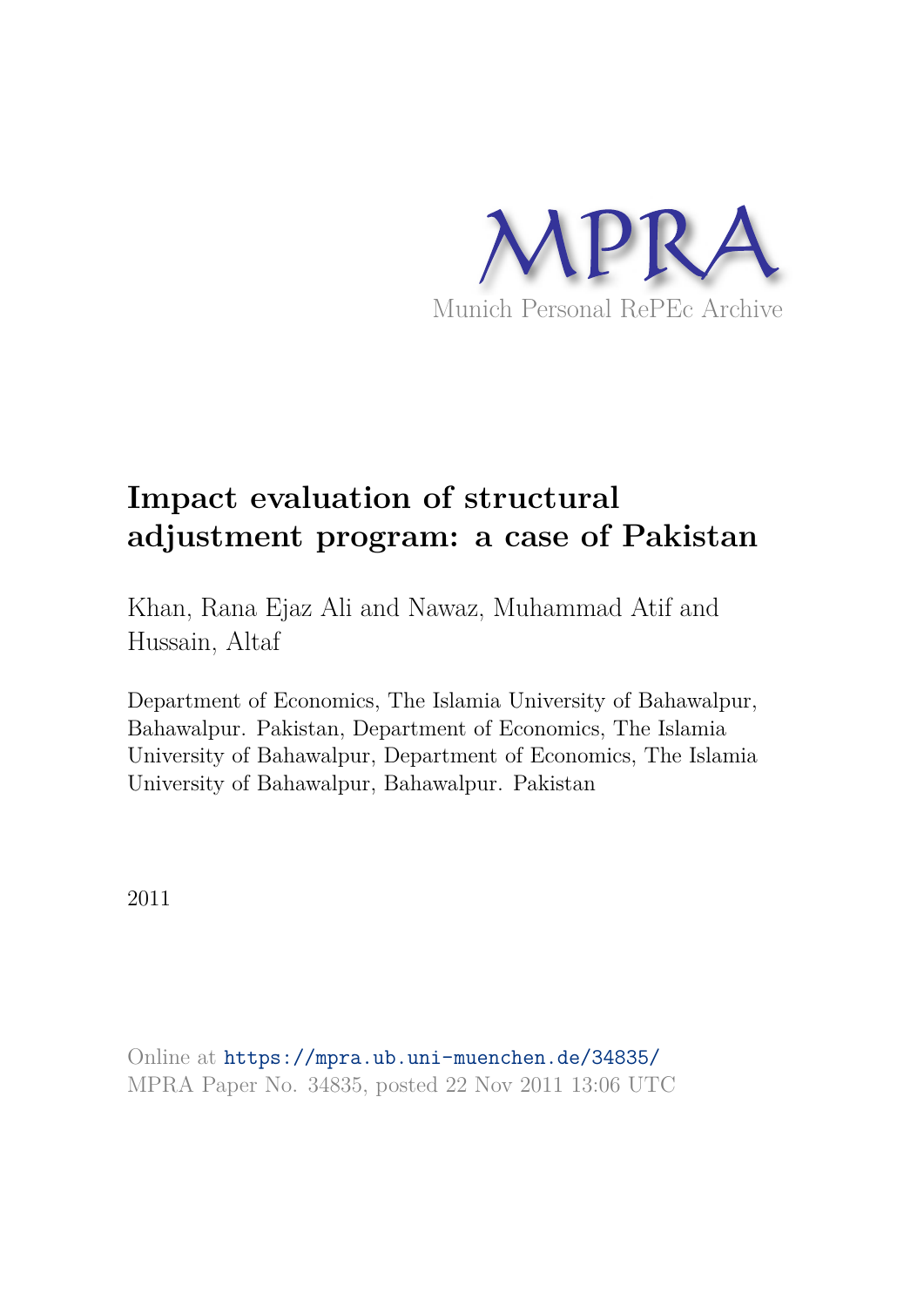# **Impact Evaluation of Structural Adjustment Program: A Case of Pakistan**

## **Rana Ejaz Ali Khan**

*Department of Economics, The Islamia University of Bahawalpur, Bahawalpur. Pakistan*  E-mail: ranaejazalikhan@iub.edu.pk

#### **Muhammad Atif Nawaz**

*Department of Economics, The Islamia University of Bahawalpur Bahawalnagar Campus, Bahawalnagar, Pakistan*  E-mail: atifnawaz\_iub@yahoo.com

#### **Altaf Hussain**

*Department of Economics, The Islamia University of Bahawalpur, Bahawalpur. Pakistan*  E-mail: jamaltafhussain@gmail.com

#### **Abstract**

We analyzed the effect of Structural Adjustment Program (SAP) on macroeconomic variables of Pakistan using annual time series data for the years 1981-2001. The impact of four policy instruments of SAP, i.e. reduction in budget deficit, increase in indirect taxes, adjusting the exchange rate and sliding down of subsidies, on employment, income distribution, per-capita income and inflation has been analyzed. It is found that the first policy instrument, i.e. decrease in budget deficit has affected employment, income distribution and inflation adversely. The second policy instrument of imposition of indirect tax negatively affected the employment, income distribution, per capita income and positively affected the inflation. The third policy instrument of SAP was adjustment of exchange rate. It is estimated that adjusting exchange rate has resulted into increased unemployment and inflation. The fourth policy instrument of shrink in subsidies augmented the unemployment, unequal distribution of income and inflation and dwindled the percapita income. It appears that SAP has adversely affected the major socioeconomic variables of the economy. Currently the government is considering for loan from IMF, so it is proposed to avoid such type of policy directives from IMF.

**Keywords:** Structural Adjustment Program, Budget deficit, Indirect taxes, Exchange rate, Subsidies, Employment, Income distribution, Per-capita income, Inflation, Pakistan.

**JEL Classification Codes:** D73, D80, C33, E62.

## **Introduction**

The rationale for the lending from IMF was that a temporary IMF program should give breathing space to countries facing macroeconomic imbalances so they can achieve a smooth adjustment without restoring to drastic actions that could harm long-term growth prospects. The World Bank and the IMF argued that Structural Adjustment Programs (SAPs) were necessary to bring a developing country from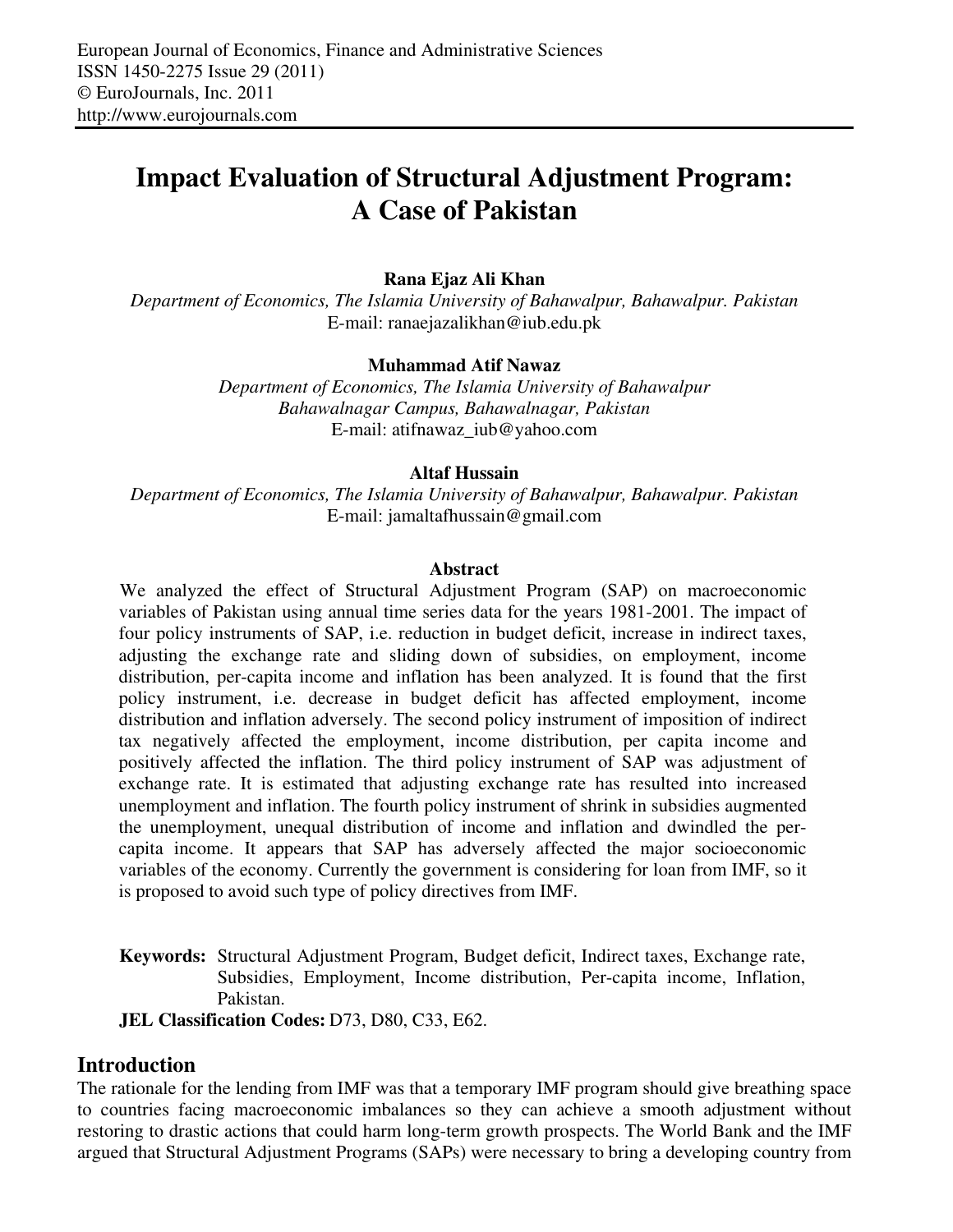crisis to economic recovery and growth<sup>1</sup>. Economic growth driven by domestic resource mobilization and foreign investment were assumed as the key to development by these two major donor agencies. They argued that the resulting national wealth will eventually trickle down and spread throughout the economy and eventually to the poor<sup>2</sup>. IMF structural program, however, have been widely criticized to restore economic growth. Barro and Lee (2005) estimation based on a panel of all 725 IMF loans between 1970 and 2000 explained that a typical country would be better off economically if it is committed itself not to be involved with IMF loan programs. Redelet and Sachs (1998) asserted that IMF programs do not improve expectations about the health of the economy<sup>3</sup>. Critics of SAP argued that policy recommendations with their emphasis on fiscal adjustment through a combination of tax increases and drastic reductions in public expenditures have had a devastating effect on the poor. Naiman and Watkins (1999) have argued that there was an urgent need for the increased attention to the provision of basic social services in developing economies. However, IMF adjustment program restrict access to health services and public education in two key ways: by reducing household incomes and by reducing public (government) spending. Similarly, Bretton Woods Project (2004) noted that in the face of pubic exhortations to greater spending on social services, low-income country governments however, find themselves trapped by Fund diktat on budget balances, inflation and interest rate.

On the other hand, Mody and Debucci (2006) concluded that policy adjustment by the debtor county restored investor's confidence and lending therefore stopped destructive runs. Subramanian (1997) discussed the Egyptian stabilization experiences and found that there was successful practice in the country. The fiscal adjustment and exchange rate manipulation were main driving forces supported by prudent monetary policy and liberalized interest and exchange market reforms. The analysis showed positive impact of stabilization policies<sup>4</sup>. The success of the lending programs is also determined by political economic factors within the country attempting reforms and factors under the control of lending institutions. The political economic factors may be ethnic, factionalization (social division), whether the leaders are democratically elected, length of tenure, credibility, political stability, income inequality, area of crisis (terms of trade, shocks prior to lending or during implementation of adjustment programs and budget deficit, etc.) and others. The variables under the lending institutions control include resources devoted to preparation and supervision of adjustment loans, loan size, the number of conditions and the sequencing of conditions (prior action versus first, second or third tranche conditions)<sup>5</sup>. Anyhow the divergent views on the effect of IMF programs in part reflect the different methodologies and data sets<sup>6</sup>.

Pakistan, like many other LDCs faced a large fiscal deficit, rapid monetary expansion accelerating inflation, an unsustainable current account deficit, deterioration in the terms of trade, and a large stock of external debt during the 1970s and early 80s. Pakistan was among those few countries that have received six or more adjustment loans since 1980s. The first Structural Adjustment Loan (SAL) was granted to Pakistan in 1982. An export development loan was provided to the country for extension of industrial export. The first energy loan was approved in 1985 and the second in 1989. These loans were to support the government energy strategy. The Structural Adjustment Facilities

 $\overline{a}$ 

<sup>1</sup> Structural Adjustment Program has touched all the countries at one time or other, except Botswana, Kuwait and Malaysia (Barro and Lee 2005).

<sup>&</sup>lt;sup>2</sup> Pakistan's experience does not support the trickle down effect. Despite high growth in 1960s, poverty increased and slowing down growth in 1970s was accompanied by a sharp reduction in poverty (Amjed and Kemal 1997; see also Kakwani 2001)

<sup>&</sup>lt;sup>3</sup> See also Beneria (1995) for Mexico; Iqbal and Rizwan (1998) for Pakistan and Gardezi (2004) for Pakistan.

<sup>4</sup> See also Ramakrishnan and Zalduendo (2006) who concluded that IMF program were critical for emerging market economies for crisis prevention; World Bank (1995) for Bangladesh; Martin and Segura-Ubierzo (2004) for developing countries for which study concluded that IMF-supported programs either maintained or increased social spending in health and education; Jamal (2003) for Pakistan to show a significant improvement in domestic savings, ratio of private investment in GDP and slower growth in debt servicing.

<sup>5</sup> See also Dollar and Svensson (2000) and Martin and Segura-Ubiergo (2004) for such type of factors.

<sup>6</sup> See Goldstein and Motiel (1985) for characteristics that a methodology should have to measure the impact of IMFsupported program; Haque and Khan (1998) for summary of methodologies for assessment of IMF programs.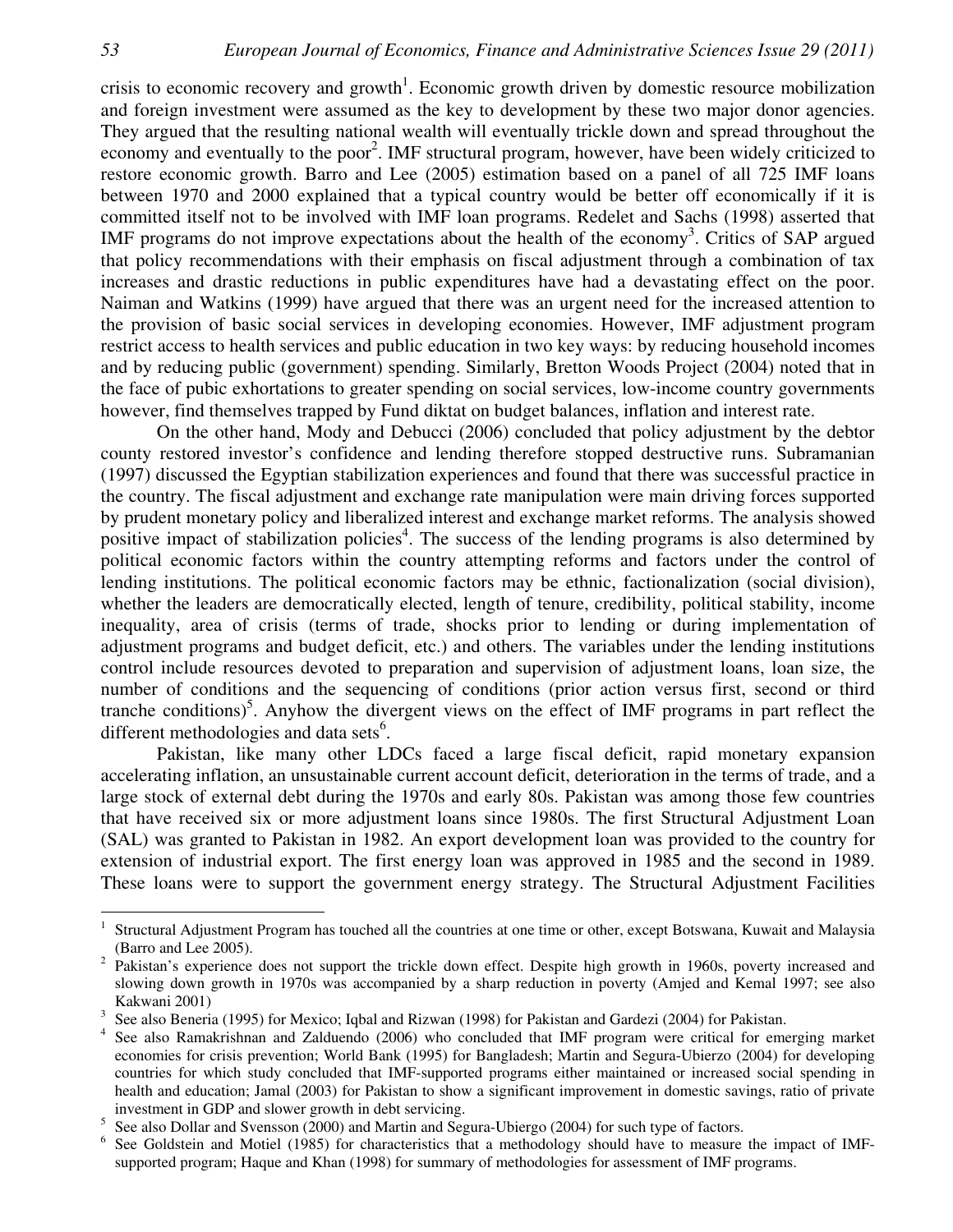(SAF) were created by the IMF in 1986 and the country received the largest share. The SAF supported program focused on four essential areas, (i) raising price incentives for agricultural producers, (ii) increasing domestic savings, (iii) easing bottleneck on supply and fiscal management, and (iv) liberalizing exchange and trade system.

In Pakistan the GDP growth rates as well as sectoral growth rates fell slightly over the period of adjustment. Ali (2003) agued that macroeconomic factors such as economic recession, the debt crises, globalization, structural adjustment and stabilization policies have affected the lives of poor seriously. We will examine the impact of SAP on the economy of Pakistan for the time period of 1981-2001 on socio-economic indicators of employment, income distribution, per-capita income and inflation<sup>7</sup>. The current study in this way is a supplement to the previous ones.

# **Literature Review**

In the literature, for Pakistan the studies attempted to explore the effect of SAP on socio-economic indicators like income disparity, industrialization, rural and urban socioeconomic status, GDP growth rate, unemployment, private investment, women' exploitation, real wages, women wages, domestic savings and debt servicing, etc. For developing countries, the impact on social spending and private capital flows has also been discussed. Similarly, the determinants of success or failure of IMFsupported programs have also been probed. We will see the chronological review of these studies. In the earlier studies Iqbal (1994) has analyzed the macroeconomic effects of adjustment lending in Pakistan by comparing the macroeconomic indicators like real GDP growth, export and import growth, current account balance, budget-deficit, domestic inflation and growth in capital formation of the decade before lending and the decade with lending.

To trace out changes in the structure of protection, tariff rationalization and trend of fiscal deficit and inflation in the economy and their impact on efficiency, during the SAP period 1985-86 to 1992-93 Kemal (1994) analyzed the impact of structural adjustment on employment, income distribution and poverty. The study concluded that tariff rationalization and import liberalization have shown positive impact on efficiency but there came out a little contribution of SAP towards the stabilization of the economy. The study explained that structural adjustment increased unequal income distribution and poverty<sup>8</sup> due to three major reasons. Firstly, reduction in employment was caused by reduction in employment cost. Secondly, tax incidence enlarged the lowest income group and reduced the highest income group in the economy. Thirdly, elimination of subsidies on inputs was hypothesized to low the incomes of both rich and poor but output price compensation benefited bigger landlords more than the poor.

The effects of structural reforms on industrialization in Pakistan have been explored by Rafi and Shaheen (1996). The industrial sector was successfully promoting the exports of the country since the onset of SAP. The study found that structural reforms resulted into sharp increase in the cost of production as a result of stabilization of currency which slided down the exports. It further estimated the contribution of domestic demand, import-substitution and export promotion to industrial growth and concluded that cheaper imports had declined local industrialization.

The impact of SAP on income distribution has been estimated by Iqbal and Rizwan (1998). They used a simple static fixed price Social Accounting Model (SAM) to scrutinize the distributional outcomes of incomes for rural and urban households. The effects of reduction in subsidies, reduction in overall public current spending and reduction in public spending of health and education on incomes of

<sup>-&</sup>lt;br>7 There is a variety of other variables which are directly or indirectly attached with SAP program. They are balance of payments, the sectoral disparity in the economy, health and education provision, productivity of different sectors, gender dimensions of labor force participation and export and import composition of items, etc.

<sup>8</sup> See also Jaffery and Khattak (1995): Anwer (1996) for devastating effect of SAP on poverty status in Pakistan; Bengali and Masood (2001) for adverse affects of SAP on growth, employment and poverty and Jamal (2003) for inequality and poverty in Pakistan.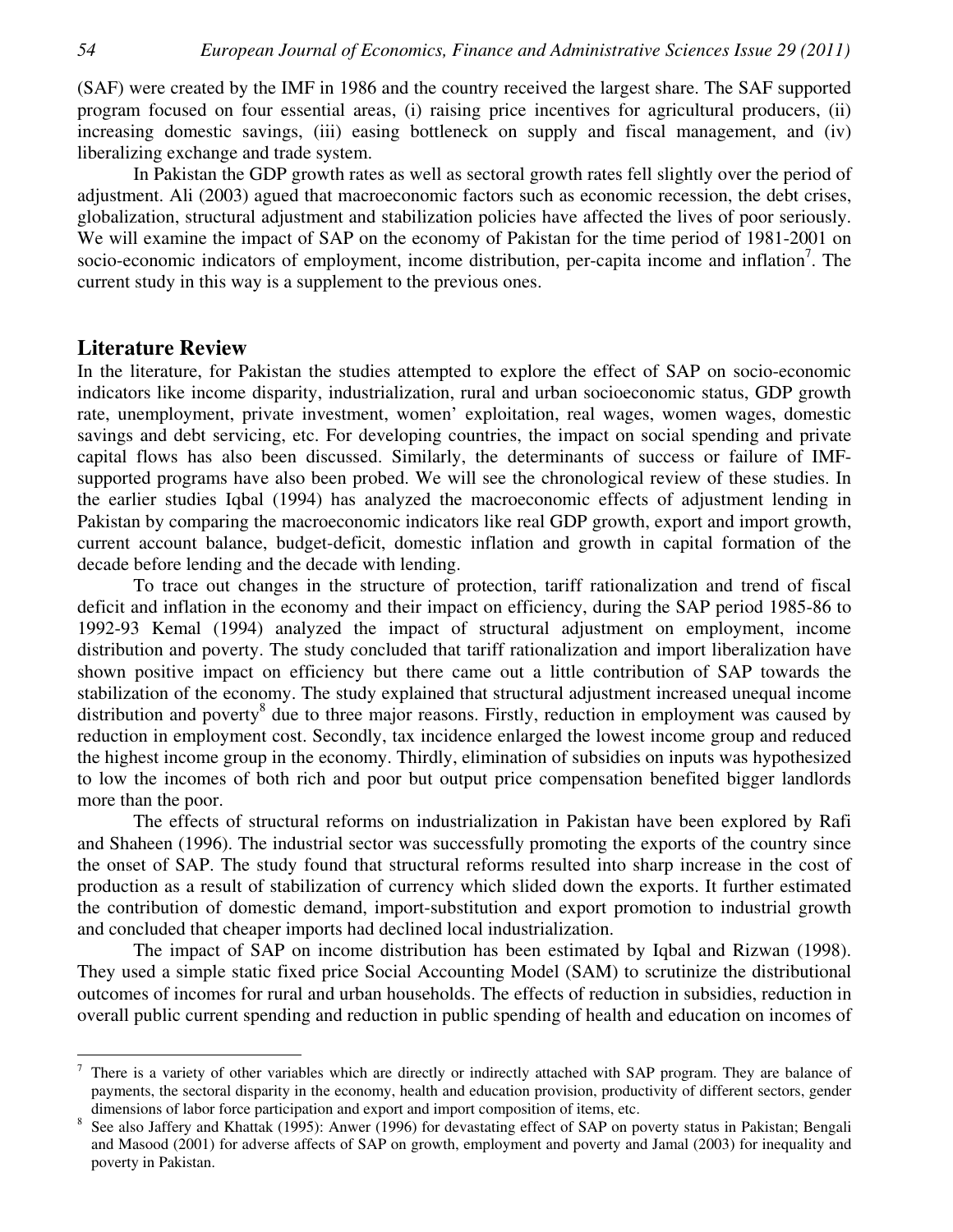urban and rural households have been estimated. The study concluded that the reduction in subsidies has adversely affected the incomes of riches of rural and urban households<sup>9</sup>. Reduction in government spending also negatively affected incomes of all groups. Finally all joint policies have shown considerable negative impact on incomes of all groups of rural and urban household. However, the poorest income group was affected more than other income groups.

Pakistan was committed to the set of conditionalities under SAP since 1988. Bengali and Masood (2001) probed fiscal and monetary policy packages for Pakistan. The target variables of the policies were current account deficit and budget deficit while the outcomes were GDP growth, poverty, unemployment, inflation and private investment. The study concluded that the important feature of the reform policy was the dominance of stabilization objective at the cost of growth. The stabilization targets were achieved in a way in which they should not be achieved. The budget deficit should be achieved through increase in revenue or reduction in current expenditures, but it was achieved by reduction in development expenditure.

The impact of SAP on poverty in Pakistan has been probed by Kemal (2003). The study explained that SAP was aimed to improve economic efficiency and growth rate without affecting poverty. The study remained successful in achieving economic stability by successfully implementing SAP. However investment and growth rates slided down and unemployment and poverty increased. The study further concluded that poverty was negatively related with per-capita availability of food grains and subsidies, and positively with unemployment and inflation.

The dynamic aspects of poverty and inequality over the period of 1988-99 under SAL program from World Bank and IMF have been examined by Jamal (2003). The study analyzed the impact of the program on household welfare and poverty in Pakistan. The results have shown an increase in both the Gini-coefficient and poverty. The study revealed that increase in poverty especially in rural areas can be attributed to low economic growth during the decade. It was further concluded that after SAP Pakistan has performed poorly in all the stabilization indicators except nominal reduction in budget deficit and a slight increase in total revenues and share of exports in GDP.

The women's exploitation as a result of SAP has been seen by Ali (2003). The study explained that devaluation and trade liberalization combine with removal of subsidies encourage producers to increase the production resources to tradable from non-tradable items. The men work for tradable sector such as cash crops, while women produce non-tradable goods to provide food for households. The transformation of resources from non-tradable to tradable items created inequality between the men and women's income, although the cut in real wages and employment has affected both men and women. Due to privatization under SAP, in some countries female labor force participation rate had tended to rise but their employment in informal sector has grown as a proportion of total employment and reduced the average earnings of female labor. It was due to privatization through SAP. To control this poverty and inequality the government adopted programs such as Poverty Reduction Support Credits. The study suggested that Poverty Reduction Growth Facilities and Enhanced Structure Adjustment Facilities must be gender sensitive. All development projects in all sectors including agriculture, health and water, etc. must be gender sensitive to promote women rights and achieve poverty reduction goals.

The impact of IMF-supported programs on social spending (public health and education spending) has been probed by Martin and Segura-Ubiergo (2004) for 146 countries over the period 1985-2000. Using the Auto-regression Integrated Moving Average (ARIMA) model technique and a two-stage estimation method, the study concluded that the presence of IMF-sponsored programs tends to either maintain or increase social spending in health and education, measured as either a share of GDP, total expenditures or in real per-capita terms<sup>10</sup>. The effect was relatively small and short-lived and particularly significant for countries which were continuing (but not necessarily chronic) clients of

 $\overline{a}$ 

<sup>9</sup> See also, Kemal (1994); Jaffery and Khattak (1995) and Anwar (1996) for negative impact of SAP on income distribution in Pakistan.

<sup>&</sup>lt;sup>10</sup> However, the study did not include indicators of actual health or educational outcomes.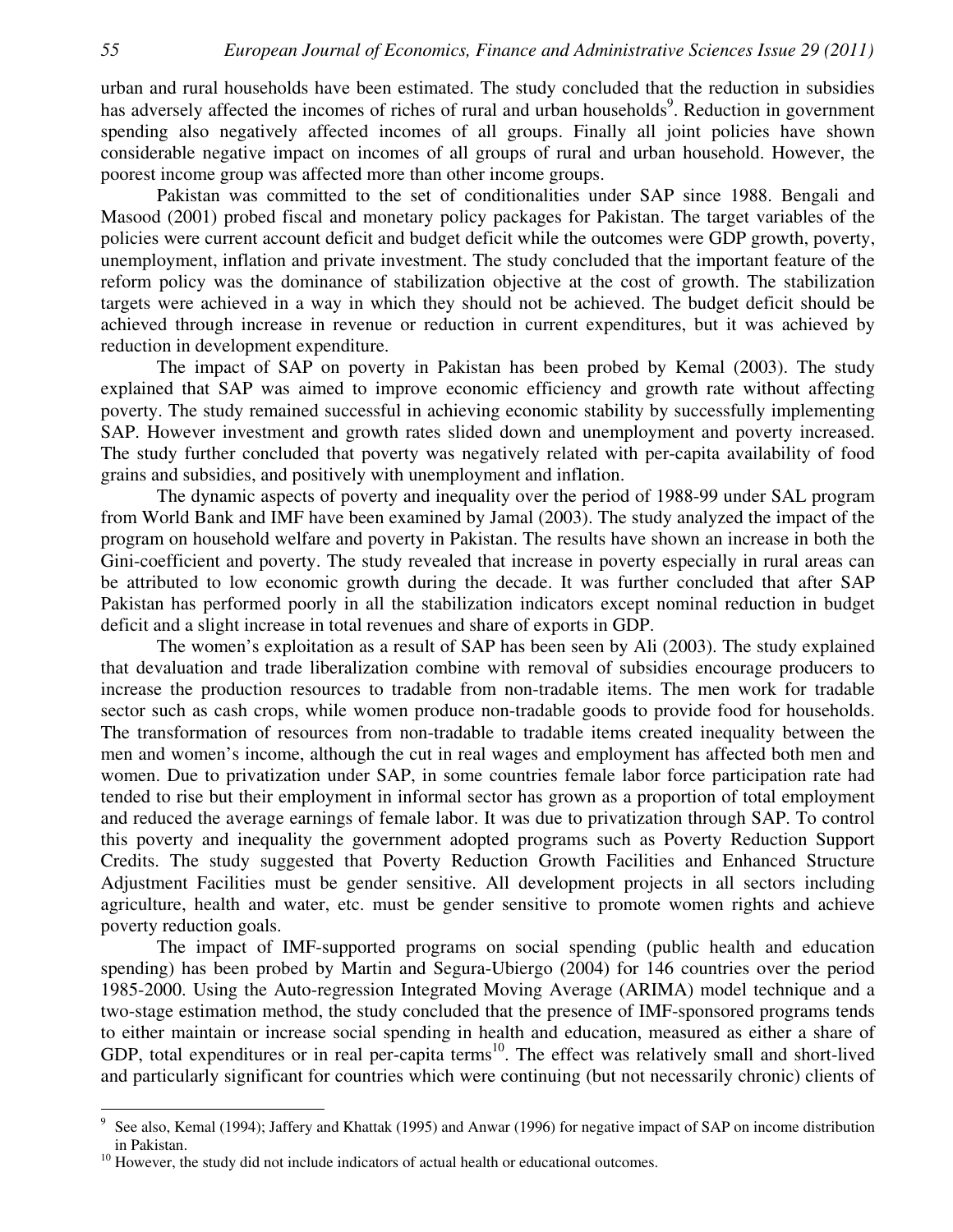the IMF. The study found no significant differences between concessional and non-concessional programs as well as no evidence of whether the programs affected the efficiency of delivering of these services or their targeting.

Gardezi (2004) has taken SAP as dilemma of development for Pakistan. The study narrated that sharp increase in foreign debt created great dependency on SAP loans, which caused the state assets privatization, devaluation of currency and increase in prices of petroleum and electricity. General sales tax was imposed, and import duties were further reduced. The IMF came up with the new and novel idea of Poverty Reduction Growth Facility (PRGF). It focused on more progress in the sale of state assets, improved investment environment for both foreign and local investors, reduction of budgetary deficit, and tax concession and subsidies to eliminate poverty. PRGF was directed to improve the position of workers in the labor market through privatization and deregulation but it made virtually impossible for workers to climb out of poverty.

## **Methodology**

 $\overline{a}$ 

In literature, different methodologies have been adopted for the assessment of programs like SAP. The first methodology is the before-after approach, which compares macroeconomic variables before and after a program was implemented $11$ . The idea of measuring the counterfactual is problematic, however the before-after approach unrealistically assumes that all else is equal. A second method is the withwithout approach. The method compares the macroeconomic performance of countries with program to those without programs. This approach assumes that countries requiring IMF program are similar to countries that do not require them. It is also a problematic assumption, especially because selection bias may be involved in determining which countries require IMF program (see Goldstein and Montiel 1986). Third, the generalized evaluation approach aims to compare countries with a program and those without program by adjusting the exogenous influence, such as different growth rates, sectoral composition of the economy and stock of capital and resources. The generalized evaluation approach requires researcher to gather information on many exogenous variables that are difficult to quantify or approximate making it hard to arrive at robust conclusions (see Khan 1990). Finally, the simulations approach compares the situation under an IMF program to that under a simulate counterfactual without an IMF program. The model used under this approach covers a range of policy measures used in IMF program, and requires assumptions that cannot be tested in practice to be formulated (Khan, et. al. 1991).

In our analysis impact of SAP on macroeconomic variables like unemployment, Gini coefficient, GDP per-capita and inflation has been evaluated using annual time series data from 1981- 2001 through Ordinary Least Square (OLS) estimation. The data has been taken from Pakistan Economic Survey by State Bank of Pakistan (SBP), Labor Force Survey by Federal Bureau of Statistics (FBS) and 50 Years of Pakistan in Statistics by FBS (1999). The deficit financing, indirect taxes, exchange rate and subsidies have been taken as explanatory variables which are assumed to be connected with SAP. We have constructed a series of models. The first model to estimate the effect on unemployment has been explained below.

 $UNE = f(BDF, ITA, EXR, SUB)$  (1a) Where, UNE = Unemployment BDF = Budget Deficit  $ITA = Indirect Tax$ EXR = Exchange Rate  $SUB =$  subsidies The functional form of the model is as:

 $11$  Iqbal (1994) and Jamal (2003) have adopted this approach for Pakistan.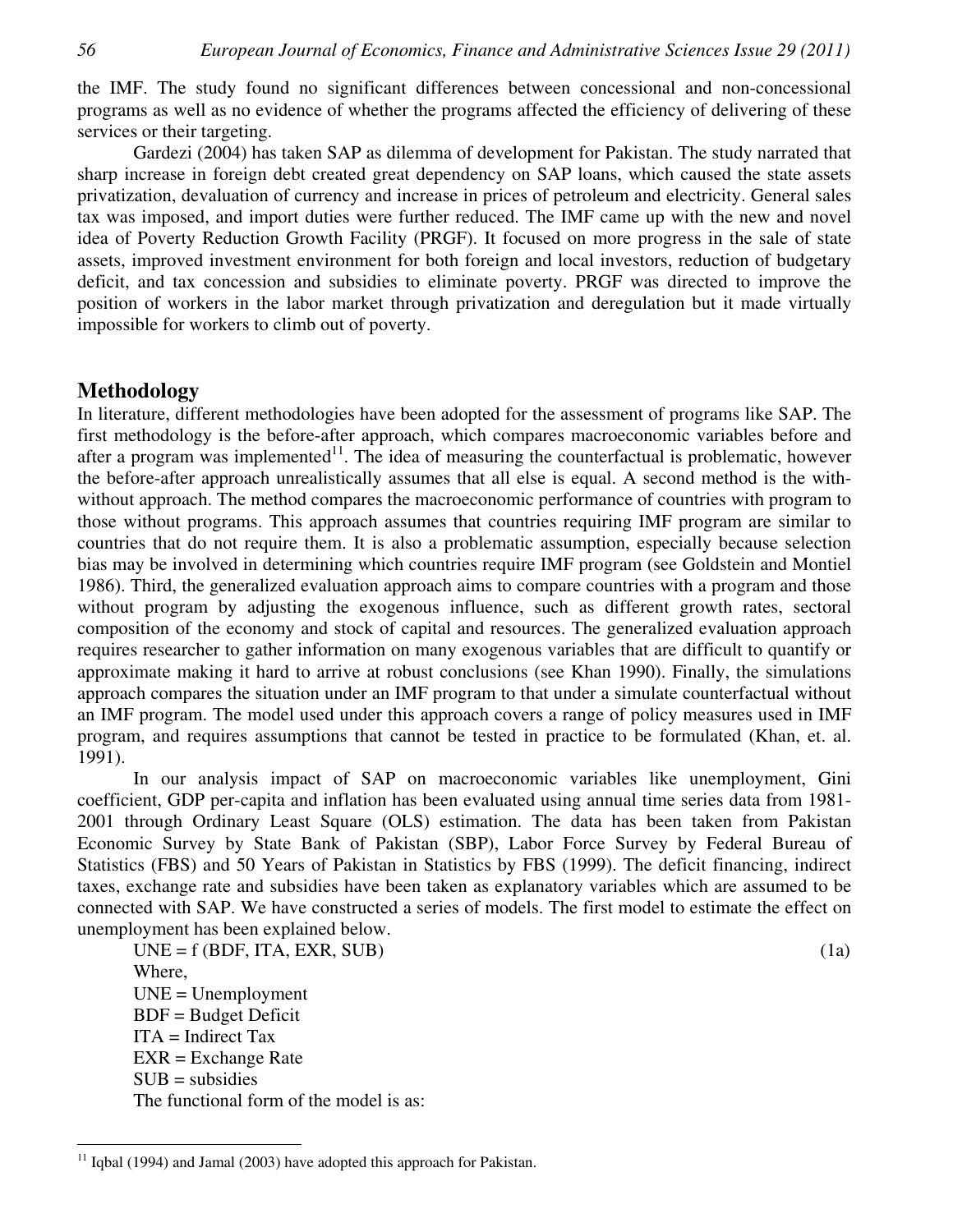UNE =  $\beta_0$  +  $\beta_1$  BDF +  $\beta_2$  ITA +  $\beta_3$ EXR +  $\beta_4$ SUB + e (1b)

Where  $\beta_1$ ,  $\beta_2$ ,  $\beta_3$  and  $\beta_4$  are the linear coefficients,  $\beta_0$  is the autonomous estimate and e is the random error term. In the same way linear coefficients for same explanatory variables have been shown in the coming models. The second model evaluating the impact on Gini coefficient from the same set of explanatory variables is given as:

 $GCO = f(BDF, ITA, EXR, SUB)$  (2a) Where, GCO = Gini Coefficient The functional form of the model is as:  $GCO = \beta_0 + \beta_1 BDF + \beta_2 ITA + \beta_3 EXR + \beta_4 SUB +e$  (2b) The third model estimating the impact of same explanatory variables on GDP per-capita income is given as:  $PCI = f (BDF, ITA, EXR, SUB)$  (3a) Where, PCI = GDP per-capita The functional form of the model is as:  $PCI = \beta_0 + \beta_1 BDF + \beta_2 ITA + \beta_3 EXR + \beta_4 SUB + e$  (3b) The last model explaining the impact of same explanatory variables on inflation is given as:  $INF = f(BDF, ITA, EXR, SUB)$  (4a) Where, INF = Inflation Rate The functional form of the model is as:  $INF = \beta_0 + \beta_1 BDF + \beta_2 ITA + \beta_3 EXR + \beta_4 SUB +e$  (4b) The definitions of dependent and explanatory variables used in the model are as: UNE (Unemployment) = Unemployment Rate GCO (Gini Coefficient) = Gini Coefficient PCI (GDP per-capita) = Growth Rate of GDP per-capita INF (Inflation) = Consumer Price Index BDF (Budget Deficit) = Budget Deficit as Percentage of GDP ITA (Indirect Taxes) = Growth Rate of Indirect Taxes EXR (Exchange Rate) = Rupees/Dollar SUB (Subsidies) = Subsidies as Percentage of GDP Our analysis is based on time series data so stationary properties of the variables would be

taken in to account. A regression of one non-stationary series on another non-stationary series can generate the so-called spurious regression and lead to incorrect statistical inference. An important indicator of spurious regression is that Durban Watson statistics remain less than coefficient of determination. If such problem does not arise we will be comfortable to use OLS model rather than complex co-integration technique. In all the four models  $D\ge R^2$  so we have used OLS model. To get the model auto-correlation free, we have used AR and MA process. The high values of  $R^2$  for each model indicate good fit of the model. The Durbin-Watson values have rejected the existence of autocorrelation in all the models. The fall in area of no-autocorrelation justify the model specifications.

# **Results and Discussion**

For econometric analysis Ordinary Least Squares (OLS) estimation techniques has been applied. The effects of lending institution's policy instruments on unemployment, income distribution, GDP percapita and inflation through model 1, 2, 3 and 4 respectively has been shown in table-1.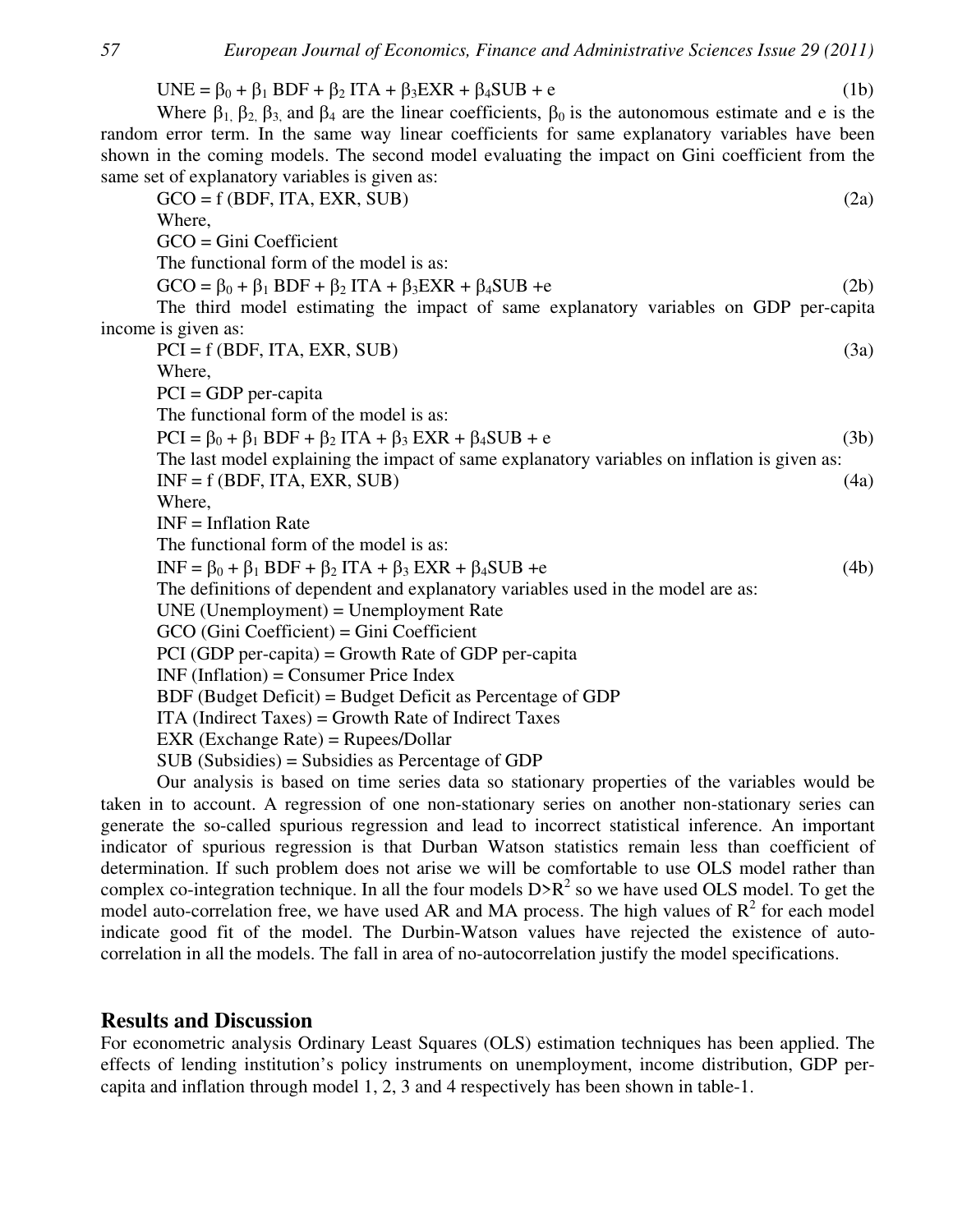| <b>Table 1:</b><br>Results of Models |  |
|--------------------------------------|--|
|--------------------------------------|--|

|                           | <b>Model 1</b>         | <b>Model 2</b>         | <b>Model 3</b>          | <b>Model 4</b>       |
|---------------------------|------------------------|------------------------|-------------------------|----------------------|
| <b>Variables</b>          | <b>Beta</b>            | <b>Beta</b>            | <b>Beta</b>             | <b>Beta</b>          |
|                           | (T value)              | (T value)              | (T value)               | (T value)            |
| (Constant)                | 2.843(1.364)           | 1.007(11.247)          | 3.962(6.147)            | 2.645(2.541)         |
| <b>BDF</b>                | $-0.194 (-1.764)$ **   | $-0.043 (-2.317)$ **   | 0.004(0.016)            | $-0.725 (-1.968)$ ** |
| <b>ITA</b>                | $0.743(2.815)$ **      | $0.824(3.164)$ **      | $-0.675 (-3.267)$ **    | $0.319(2.587)$ **    |
| <b>EXR</b>                | $-0.463$ $(-2.169)$ ** | $-0.275(-1.175)$       | 0.164(1.097)            | $-0.678(-1.785)$ **  |
| <b>SUB</b>                | $-0.513(-2.459)$ **    | $-0.063$ $(-2.319)$ ** | $0.142(1.963)*$         | $-0.362(-1.647)$ **  |
| <b>Dependent Variable</b> | <b>UNE</b>             | GCO                    | <b>PCI</b>              | <b>INF</b>           |
|                           | (Unemployment)         | (Gini Coefficient)     | (GDP Per-capita Income) | (Inflation Rate)     |
| $\mathbf{R}^2$            | 0.710                  | 0.716                  | 0.693                   | 0.731                |
| <b>Durbin Watson Stat</b> | 2.13                   | 2.01                   | 2.32                    | 2.11                 |

No of Observations  $= 20$ 

\* Denotes significant at 5 percent level and \*\* denotes significant at 10 percent level

## **Impact on Employment**

The impact evaluation of SAP in our study is concerned with the time period of 1981-82 to 2000-01. During this period the unemployment has been increased from an average of 3.5 percent in the 1980s to 5.7 percent in the 1990s further to 6.7 percent in 2000-01. The reduction in budget deficit has remained one of the objectives of SAP. Reduction of the budget deficit is a laudable macroeconomic stabilization instrument. However, the way in which it is achieved has different implications. In model 1 our results have shown that reduction in budget deficit has increased unemployment. There exists a range of policy options to achieve the objective of reduction in budget deficit, some are pro-poor and others are not. For example, raising revenues or reducing expenditures can lower the budget deficit. Revenues can be raised through direct taxation or though indirect taxation. The former impacts the rich, while the latter largely impacts the poor. Expenditure reduction can be attained through cuts in current expenditure or through cuts in development expenditures. The former impacts existing employment, while the latter impacts employment generation. However, while development expenditure is likely to create assets and a future stream of income, current expenditure is likely to be consumptive. Generally, labor productivity and employment generated through development expenditures is likely to be higher than employment generated through current expenditure. While employment on account of development expenditure may be productive and employment on account of current expenditure may by non-productive. As such switching expenditure from current to development heads may increase employment and incomes, and reduce poverty in the future.

Practically in the period of SAP in Pakistan the cuts in developing expenditures have been the norm to achieve the target of budget deficit. The burden of adjustment in this respect has fallen on development expenditures. So burden of managing budget deficit has affected the employment negatively. Similarly, the current account deficit has been decreased by reduction in imports of capital goods and imports of raw material but it should be reduced either by increase in exports or reduction in imports of finished consumer goods. It resulted in to recessionary conditions in the economy adversely affecting employment.

Reduction in deficit financing means decrease in government spending. The reduction in government spending resulted into decrease in aggregate demand and ultimately sliding down of investment and then reduction in employment rate of labor force.

One of the policy directives of IMF was to increase taxes to generate revenues for government spending. The government imposed general sales tax and other indirect taxes such as withholding tax. It increased the ratio of indirect taxes to direct taxes. Our results have shown that unemployment is positively related with indirect taxes. The imposition of indirect taxes has directly affected the purchasing power of the consumers negatively, which reduced the real aggregate demand and investment and ultimately unemployment was increased. Our results are corroborated by Bengali and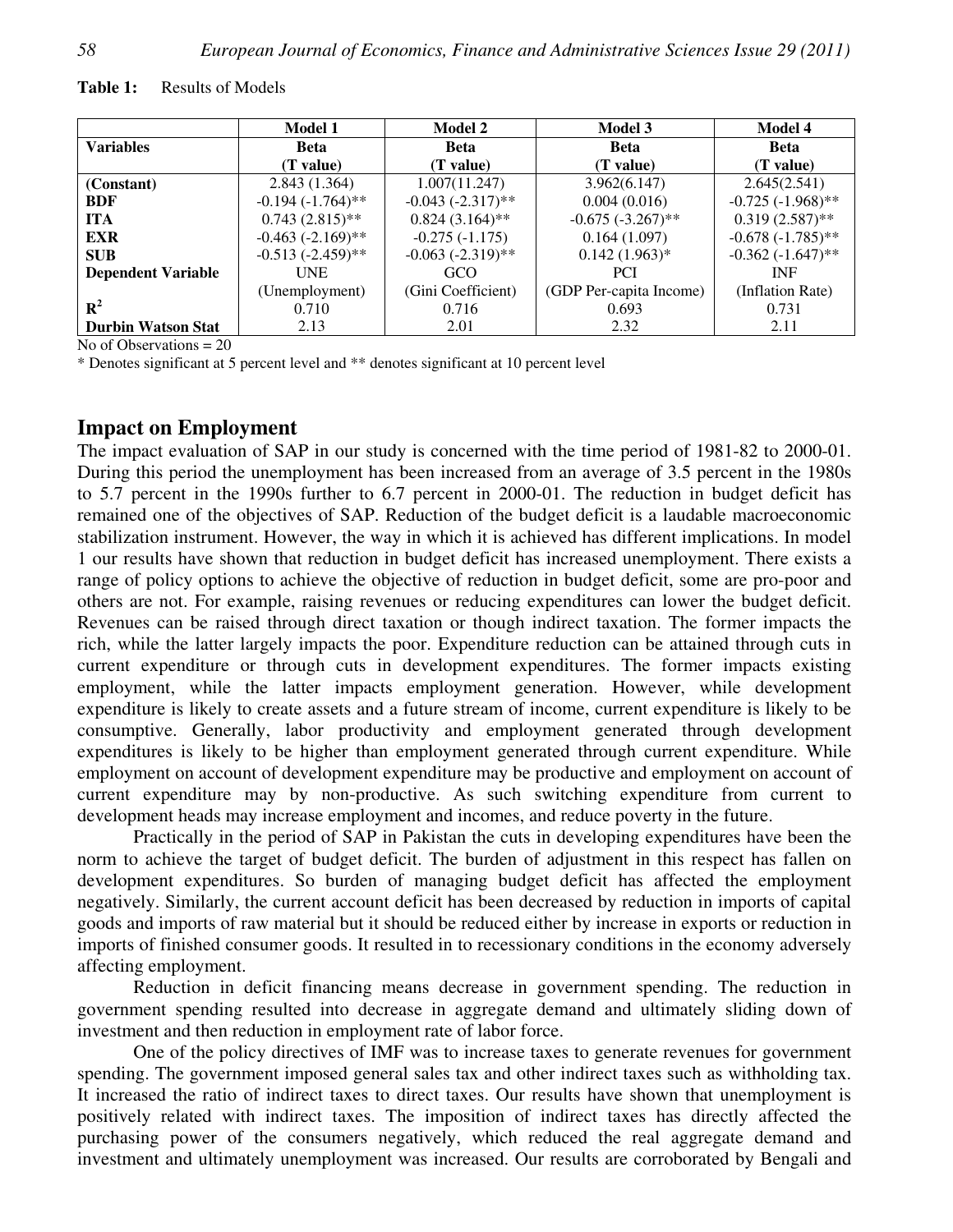Masood (2001) who analyzed the fiscal and monetary package of IMF which was targeted to slide down the unemployment. They concluded that conditionalities have adversely affected the employment situation in Pakistan. Ali (2003) also concluded that SAP has resulted into decrease in real wages of both male and female labor force as well as employment.

The devaluation of currency through exchange rate adjustment that is to pro-trade helps the poor in the low-income countries as it encourage export industries, which employ more workers (Bouguignon, et. al. 1989). Our results disclosed that unemployment is positively related with exchange rate. It explained the process of increase in exchange rate resulting into declining of import items. Our imports are mainly comprised of raw material, machinery and petroleum. They increased the cost of production and squeeze the output, ultimately employment is decreased<sup>12</sup>.

Our results have further shown that the unemployment is positively related with subsidies. Reduction in subsidies was the policy directive of the IMF under SAP proposals. Massive increase in unemployment during the time period 1981-2001 may be explained due to decrease in subsidies. Subsidies in an economy play a role to augment the production at lower cost which results into increase in investment as well as employment. Secondly, subsidies give protection to the domestic industries. In the era of SAP, the phenomenon of implementation of WTO was also going on which also affected the domestic production and employment in the absence of subsidies.

#### **Impact on Income Distribution**

Generally, two measures of inequality are used in the literature, they are ratio of the top to the bottom quintiles' expenditure (per adult equivalent) and the Gini coefficient. The ratio of the top-to-bottom quintiles is a very commonly used summary measure of inequality in both developed and developing countries. The main drawback of this inequality measure is that it ignores the expenditures of the middle 60 percent of the population, and also the distribution of income or expenditure within the richest and poorest quintiles. The Gini coefficient is a measure of inequality which varies between 0 (where every one has the same expenditures or income) and 1 (where one person has everything). The close a Gini is to 1, the more unequal is the distribution. The income distribution has widened in the era of SAP, i.e. 1981-2001. By the measure of Gini-coefficient, it was 34.14 percent in 1981 and it increased to 35.74, 37.29 and 41.12 percent in the years 1985, 1995 and 2001 respectively. By the measure of ratio of highest 20 percent to lowest 20 percent it again increased from 6.1 to 6.2 and 8.6 from the years 1981 to 1985 and 1990 respectively. However, it slightly decreased to 7.3 and 7.1 in the coming years of 1995 and 2001.

The major objective of the SAP was to control the fiscal deficit. To see the effect of fiscal deficit on income distribution, we have used the Gini-coefficient<sup>13</sup>. The results of model 2 show that deficit financing has negatively affected the Gini-coefficient, i.e. reduction in deficit financing has increased the Gini-coefficient (see also, Kemal 1994; Iqbal and Rizwan 1998 and Jamal 2003 for increased Gini-coefficient due to SAP). SAP suggested restriction on wage increase and size of government employees to reduce the cost of government expenditures. The government of Pakistan did it by reduction in public sector employment through privatization. But it could not diminish the increase in non-development expenditures.

Our results have further shown that indirect taxes have shown positive impact on ginicoefficient, i.e. increase in indirect taxes has increased the disparity in income distribution in the economy during the structural adjustment period. Since the focus of the program has been on the indirect taxes on goods not necessarily consumed by the rich, but the tax incidence has affected most of the lower income group. Kemal (1994) argued that during the structural adjustment period the incremental burden has gone falling as income rises and for the highest income group, tax incidence, in

 $\overline{a}$ 

 $12$  Although during the 1990s, government had to resort to frequent devaluation making the imports expensive due to inadequate foreign exchange reserves.

 $^{13}$  Jamal (2003) has used both of the measures simultaneously.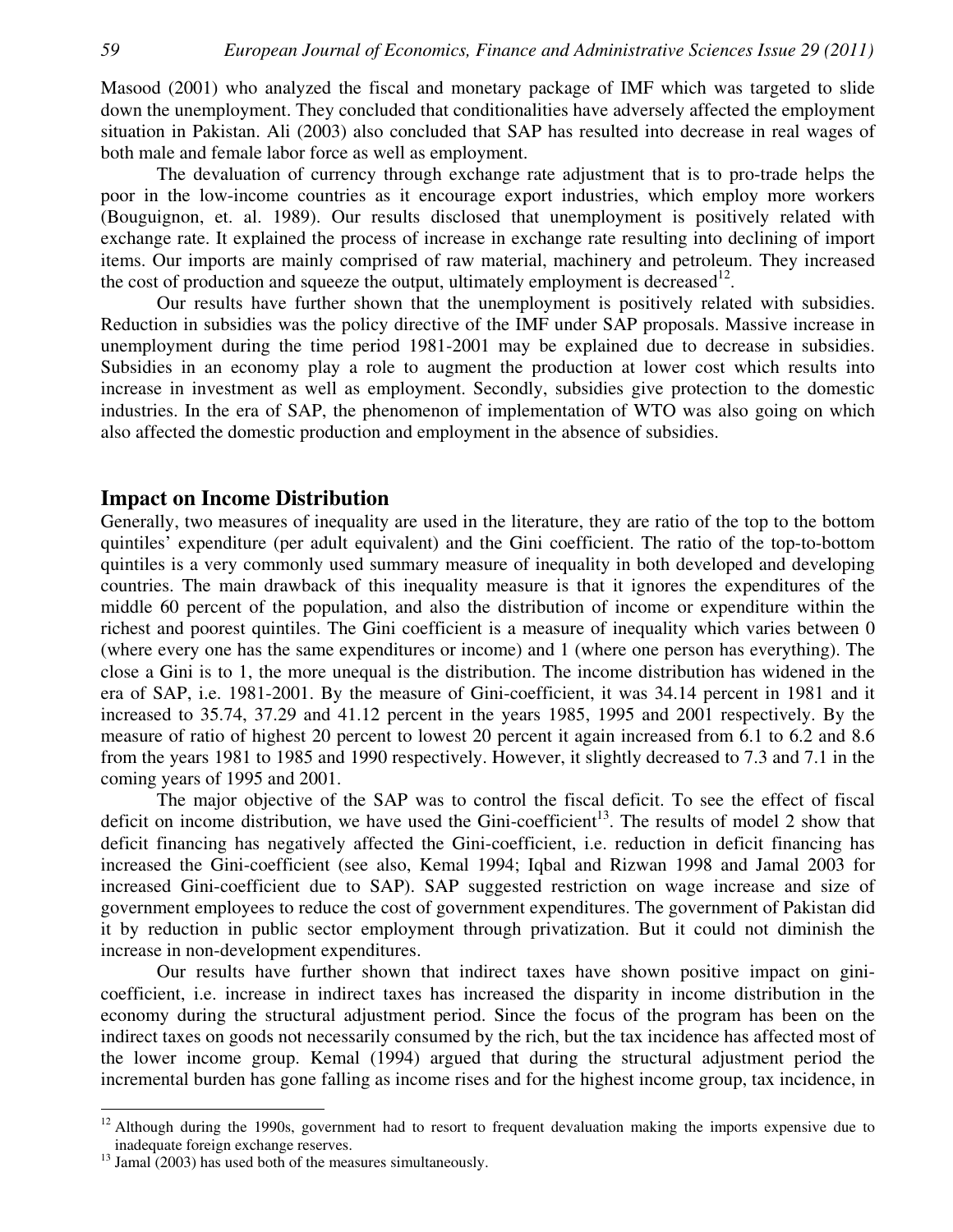fact has declined. This pattern of increase in tax burden is essentially a reflection of the emphasis on additional indirect tax mobilization particularly the sales tax under the structural adjustment program. The increase in sales tax has essentially gone to the products which form a relatively higher proportion in the poor consumption bundle.

In our analysis three factors have contributed to rising income inequality. Firstly there has been deficit budget which has declined employment (see results of model 1) along with income inequality. Second, the tax incidence on the poor has increased. Third, the import subsidies have been withdrawn which affected the poor and the rich alike while increase in prices of output of agricultural goods has mainly benefited the rich (see also, Kemal 1994).

#### **Impact on Per-capita Income**

The most frequently used indicator of economic welfare is per-capita income. We have used per-capita income as a proxy for poverty in the economy. The change in per-capita also represents the trend of the economic status of the country. In our results of model 3, only two variables related with SAP program, i.e. indirect taxes and subsidies have significantly affected the per-capita income. Industrial sector of Pakistan has remained one of the most important sectors affected by government policies. This sector did not prepare itself to compete with international competitors up to early 1980s. It enjoyed the low taxes on production. As for as the domestic taxes are concerned, most of the goods were exempted from sales tax and excise duty. Due to this lenient tax policy the domestic producers have not tried to be competitive internationally. In 1980s, the situation reversed in such a way that the domestic producers could not find any time or space to make themselves competitive. Almost all goods came under sales tax net. Our results in model 3 have shown that indirect taxes have negatively affected the per-capita income. To increase taxes was one of the policy directives of SAP. If we take the per-capita income as a measure of welfare, it is adversely affected by the increase in indirect taxes (see also, Bengali and Masood 2001). Mechanics of indirect taxes is interrelated with the results of previous models, i.e. it has increased the unemployment and income inequality in the economy (see results of model 1 and 2). As concerned the subsidies, there is an adverse effect of shrinkage in subsidies on per-capita income. The decrease in subsidies was a part of the conditionalities of the SAP. It may be concluded that SAP in the form of reduction in subsidies have adversely affected the percapita income of the economy (see also, Kemal 2003).

#### **Impact on Inflation**

Inflation in an economy remains connected with macroeconomic variables in a complex way. The adjustment of any one of the variables may result into disturbing the inflation. Before SAP program it was feared that the inflation may increase due to the conditionalities, particularly like the imposition of indirect taxes and elimination of subsidies. In our fourth and final model, we attempted to see the effect of SAP on inflation. As we have discussed earlier, the budget deficit in the economy has been achieved by reduction in development expenditures. It has adversely affected the price level in the economy. Furthermore, increase in oil prices, gas and electricity charges due to imposition of surcharge were all the results of stabilization strategy which damaged the production sector mostly by increasing the cost of production enormously. So increase in ratio of indirect taxes has adversely affected the economy by shooting up inflation.

It is further found that exchange rate policies have also exerbated inflation in the economy. The mechanics of subsidies and inflation in developing economies is focused on welfare for poor class. Elimination of the subsidies was one of the conditionalities of SAP. In the span of SAP this conditionality has increased the inflation in the country.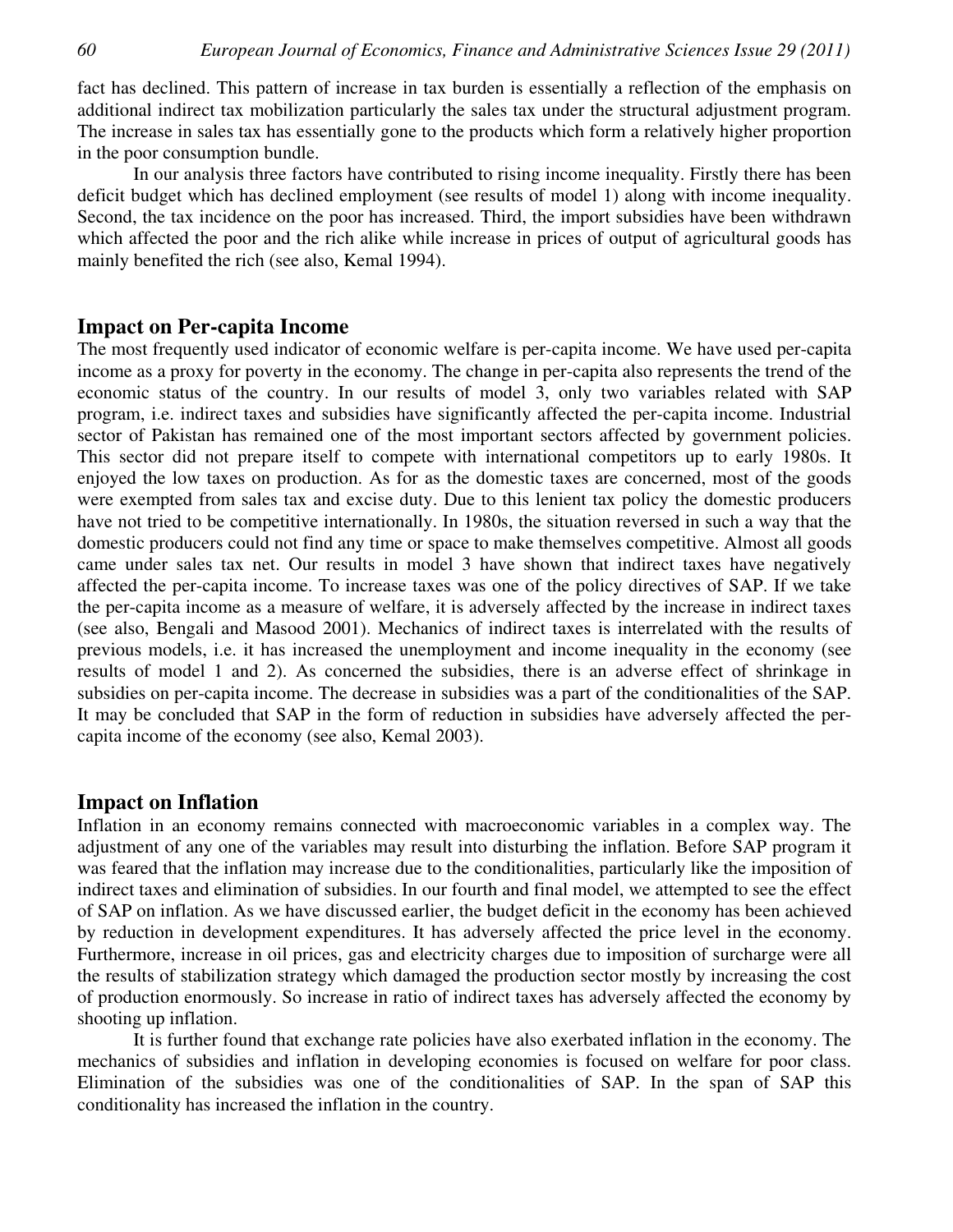# **Conclusion**

On the basis of results it is concluded that SAP did not remain favorable for the domestic goals. Various structural adjustment policies such as reduction in budget deficit, increase in indirect taxes, adjusting exchange rate and reduction in subsidies have increase economic problems during the period of adjustment in Pakistan.

One of the important policy instruments was sliding down of budget deficit. The budget deficit that should be achieved through increase in revenue or reduction in current expenditures has been achieved by reduction in development expenditures. The reduction in budget deficit has increased the unemployment, income inequality and inflation. The increase in indirect taxes has increased unemployment, income inequality and inflation. It decreased the growth of per-capita GDP income. Adjusting the exchange rate has also affected the unemployment and inflation adversely. The elimination of subsidies, that was also the part of the SAP has increased unemployment, income inequality, decreased per-capita income and boosted inflation.

# **References**

- 1] Ali, K. (2003) "Gender Exploitation: From Structural Adjustment Policies to Poverty Reduction Strategies", *The Pakistan Development Review, 42(4):669-694.*
- 2] Amjed, R. and A. R. Kemal (1997) "Macroeconomic Policies and their Impact of Poverty Alleviation in Pakistan", *Pakistan Development Review, 36(1):39-68.*
- 3] Anwar, T. (1996) "Structural Adjustment and Poverty: The Case of Pakistan", *Pakistan Development Review, 35(4):911-926.*
- 4] Baro, R. J. and J. Lee (2005) "IMF Program: Who is Chosen and What are the Effects". NBER Working Paper No.8951.
- 5] Beneria, L. (1995) The Mexican Debt Crisis: Restructuring the Economy and the Household, in Beneria, L. and S. Feldman (eds.) Unequal Burden: Economic Crisis, Persistent Poverty and Women's Work. Westview Press, Oxford.
- 6] Bengali, K. and Q. A. Masood (2001) "Stabilization Policy vs. Growth-Oriented Policy Implication for the Pakistan Economy", *The Pakistan Development Review, 40(4):453-466.*
- 7] Bretton Woods Project (2004) "The World Bank and IMF at Sixty", at http://www.brettonwoodproject.org.
- 8] Dollar, D. and J. Svensson (2000) "What Explains the Success or Failure of Structural Adjustment Program?" *Economic Journal, 110:897-917.*
- 9] FBS (1999) 50 Years of Pakistan in Statistics. Federal Bureaus of Statistics (FBS), Ministry of Finance, Islamabad.
- 10] FBS (Various Issues) Labor Force Survey. Federal Bureau of Statistics (FBS), Ministry of Finance, Islamabad.
- 11] Fourguignon, F., J. D. Melo and A. Suwa (1989) Distributional Effects of Adjustment Policies. Simulations for Two Archetype Economies. Background Paper for 1990 World Development Report. The World Bank, Washington, D.C.
- 12] Gardezi, H. N. (2004) "Globalization and Pakistan Dilemma of Development", *The Pakistan Development Review, 43(4):423-440.*
- 13] Goldstein, M. and P. Moniel (1985) Evaluating Fund Stablization Program with Multi-country Data: Some Methodological Pitfalls. *IMF Staff Papers 33(2):304-344.*
- 14] Haque, N. U. and M. Khan (1980) "Do IMF Supported Programs Work? A Survey of the Cross-country Empirical Evidence", IMF Working Paper No.169. IMF Washington, D.C.
- 15] Iqbal, H. (1994) "Macroeconomic Effects of Adjustment Lendings in Pakistan", *The Pakistan Development Review, 33(4):1011-1031.*
- 16] Iqbal, Z. and S. Rizwan (1998) "The Impact of Structural Adjustment on Income Distribution in Pakistan: A SAM-based Analysis", *The Pakistan Development Review, 37(4):377-397.*